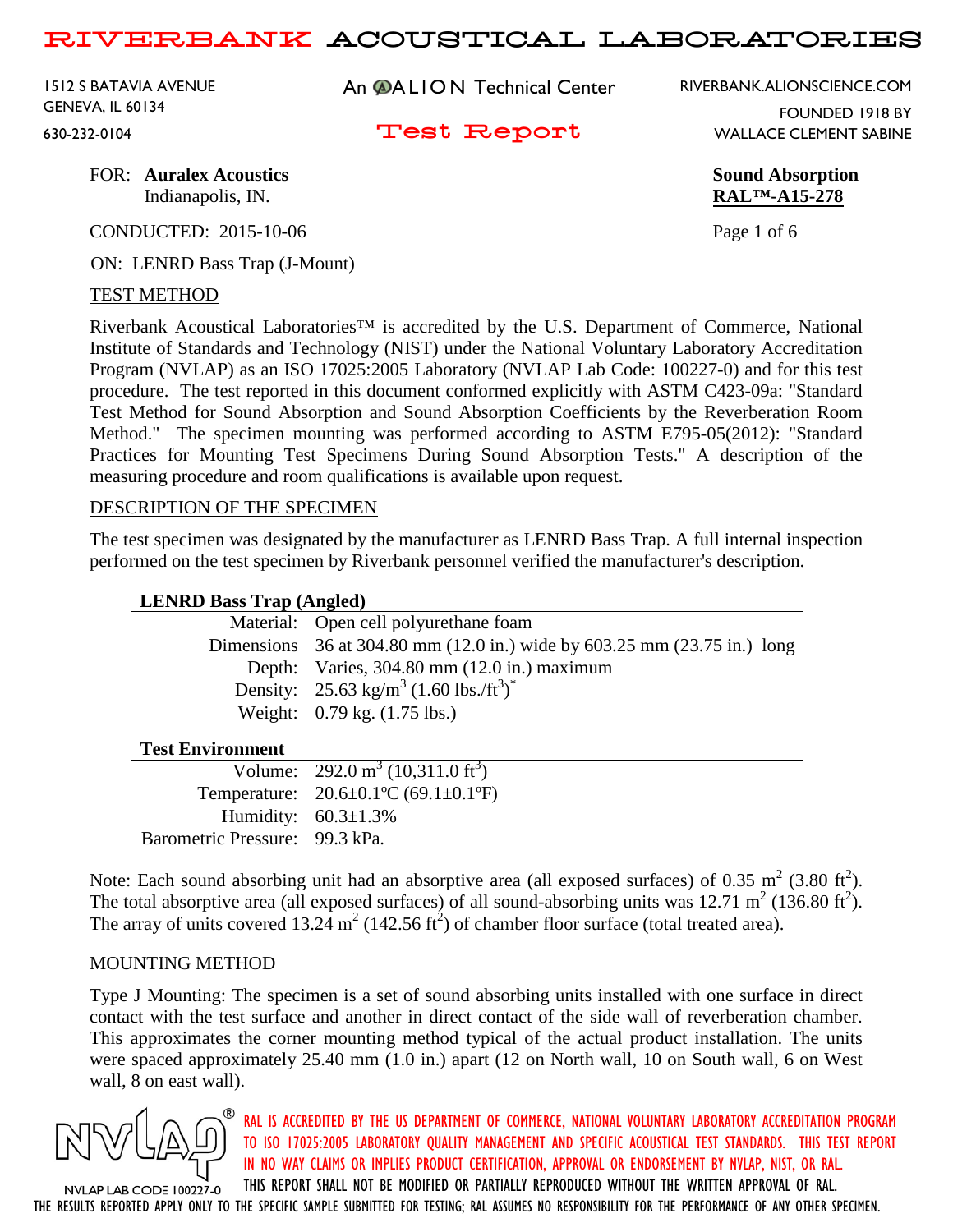1512 S BATAVIA AVENUE GENEVA, IL 60134 630-232-0104

An **@ALION** Technical Center

## Test Report

RIVERBANK.ALIONSCIENCE.COM

FOUNDED 1918 BY WALLACE CLEMENT SABINE

**Auralex Acoustics RAL™-A15-278** 2015-10-06 Page 2 of 6



Figure 1 - Specimen mounted in the test chamber.



Figure 2 - Detail of the test specimen.



RAL IS ACCREDITED BY THE US DEPARTMENT OF COMMERCE, NATIONAL VOLUNTARY LABORATORY ACCREDITATION PROGRAM TO ISO 17025:2005 LABORATORY QUALITY MANAGEMENT AND SPECIFIC ACOUSTICAL TEST STANDARDS. THIS TEST REPORT IN NO WAY CLAIMS OR IMPLIES PRODUCT CERTIFICATION, APPROVAL OR ENDORSEMENT BY NVLAP, NIST, OR RAL. THIS REPORT SHALL NOT BE MODIFIED OR PARTIALLY REPRODUCED WITHOUT THE WRITTEN APPROVAL OF RAL.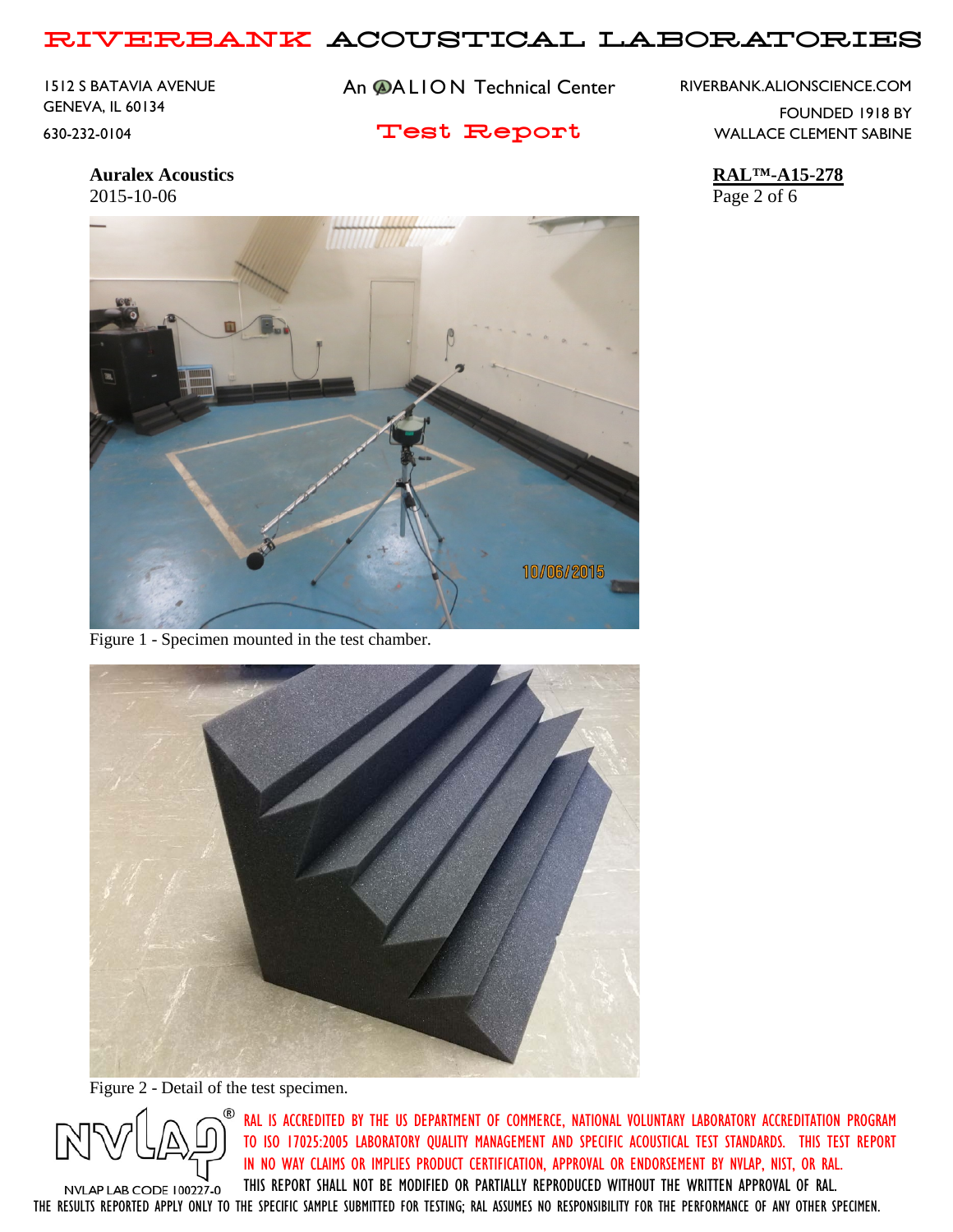An **@ALION** Technical Center Test Report 1512 S BATAVIA AVENUE GENEVA, IL 60134 630-232-0104

RIVERBANK.ALIONSCIENCE.COM

FOUNDED 1918 BY WALLACE CLEMENT SABINE

**Auralex Acoustics RAL™-A15-278**

2015-10-06 Page 3 of 6

TEST RESULTS

Note: There is currently no standardized method for calculating Absorption Coefficients from spaced object absorbers. The sound absorption performance of spaced object absorbers should not be compared directly with specimens tested as a single rectangular area (e.g. mounting types A, E, etc.).

| 1/3 Octave Center |                       |                       | Absorption  |
|-------------------|-----------------------|-----------------------|-------------|
| Frequency         | Total Absorption (SI) | Total Absorption (IP) | Coefficient |
| (Hz)              | (m <sup>2</sup> )     | (Sabins)              | Sabins/Unit |
| 100               | 8.24                  | 88.68                 | 2.46        |
| $** 125$          | 13.97                 | 150.39                | 4.18        |
| 160               | 16.92                 | 182.16                | 5.06        |
| 200               | 17.88                 | 192.44                | 5.35        |
| ** 250            | 18.34                 | 197.40                | 5.48        |
| 315               | 16.95                 | 182.49                | 5.07        |
| 400               | 16.36                 | 176.10                | 4.89        |
| ** $500$          | 15.66                 | 168.58                | 4.68        |
| 630               | 15.45                 | 166.30                | 4.62        |
| 800               | 14.74                 | 158.62                | 4.41        |
| $** 1000$         | 13.46                 | 144.92                | 4.03        |
| 1250              | 12.97                 | 139.60                | 3.88        |
| 1600              | 12.19                 | 131.17                | 3.64        |
| ** 2000           | 11.69                 | 125.86                | 3.50        |
| 2500              | 11.51                 | 123.85                | 3.44        |
| 3150              | 11.13                 | 119.82                | 3.33        |
| ** 4000           | 11.18                 | 120.38                | 3.34        |
| 5000              | 11.32                 | 121.82                | 3.38        |
|                   |                       |                       |             |





RAL IS ACCREDITED BY THE US DEPARTMENT OF COMMERCE, NATIONAL VOLUNTARY LABORATORY ACCREDITATION PROGRAM TO ISO 17025:2005 LABORATORY QUALITY MANAGEMENT AND SPECIFIC ACOUSTICAL TEST STANDARDS. THIS TEST REPORT IN NO WAY CLAIMS OR IMPLIES PRODUCT CERTIFICATION, APPROVAL OR ENDORSEMENT BY NVLAP, NIST, OR RAL. THIS REPORT SHALL NOT BE MODIFIED OR PARTIALLY REPRODUCED WITHOUT THE WRITTEN APPROVAL OF RAL.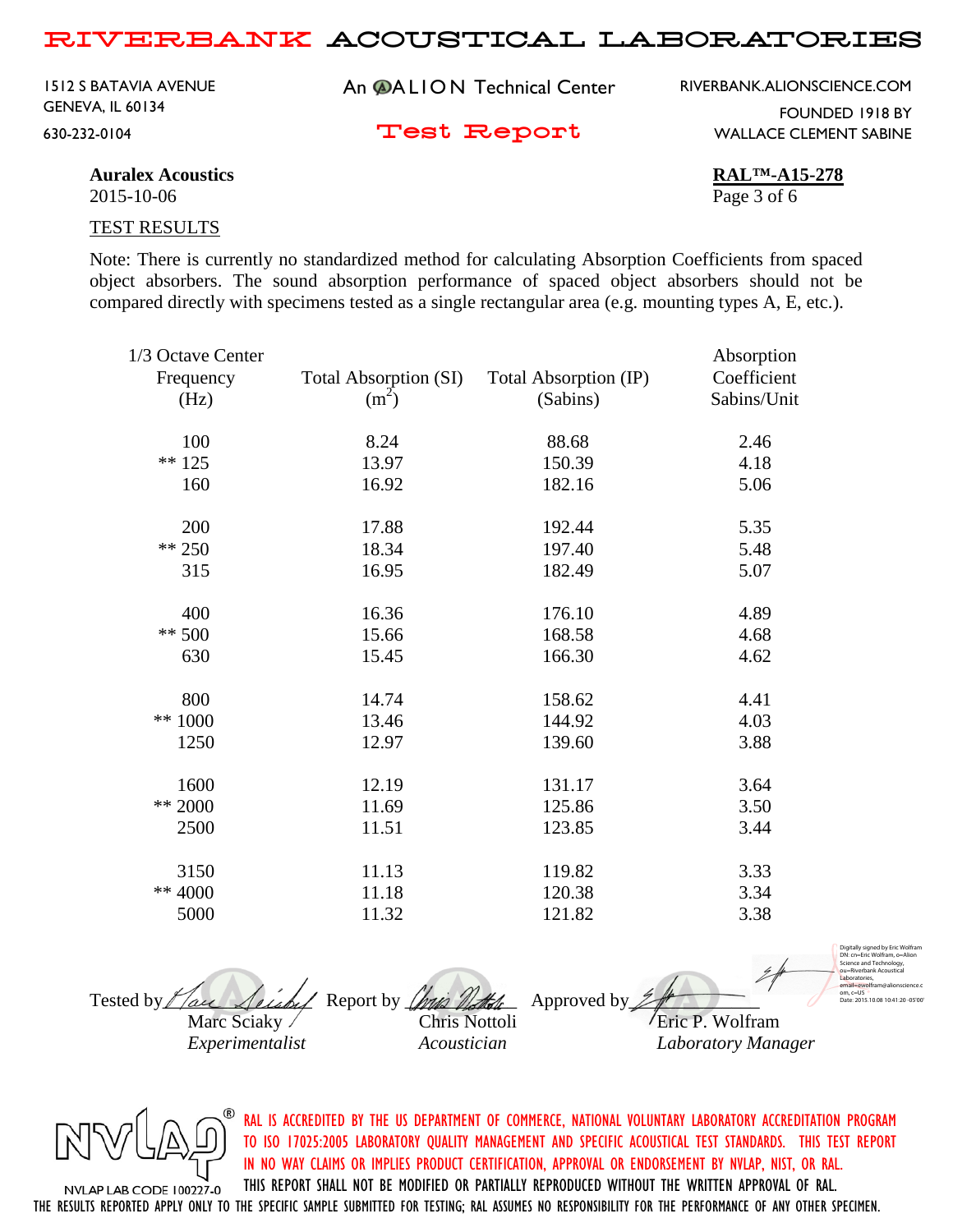1512 S BATAVIA AVENUE GENEVA, IL 60134 630-232-0104

An **@ALION** Technical Center

RIVERBANK.ALIONSCIENCE.COM

Test Report

WALLACE CLEMENT SABINE

FOUNDED 1918 BY

**Auralex Acoustics RAL™-A15-278** 2015-10-06 Page 4 of 6

### **SOUND ABSORPTION REPORT**

LENRD Bass Trap



RAL IS ACCREDITED BY THE US DEPARTMENT OF COMMERCE, NATIONAL VOLUNTARY LABORATORY ACCREDITATION PROGRAM TO ISO 17025:2005 LABORATORY QUALITY MANAGEMENT AND SPECIFIC ACOUSTICAL TEST STANDARDS. THIS TEST REPORT IN NO WAY CLAIMS OR IMPLIES PRODUCT CERTIFICATION, APPROVAL OR ENDORSEMENT BY NVLAP, NIST, OR RAL. THIS REPORT SHALL NOT BE MODIFIED OR PARTIALLY REPRODUCED WITHOUT THE WRITTEN APPROVAL OF RAL.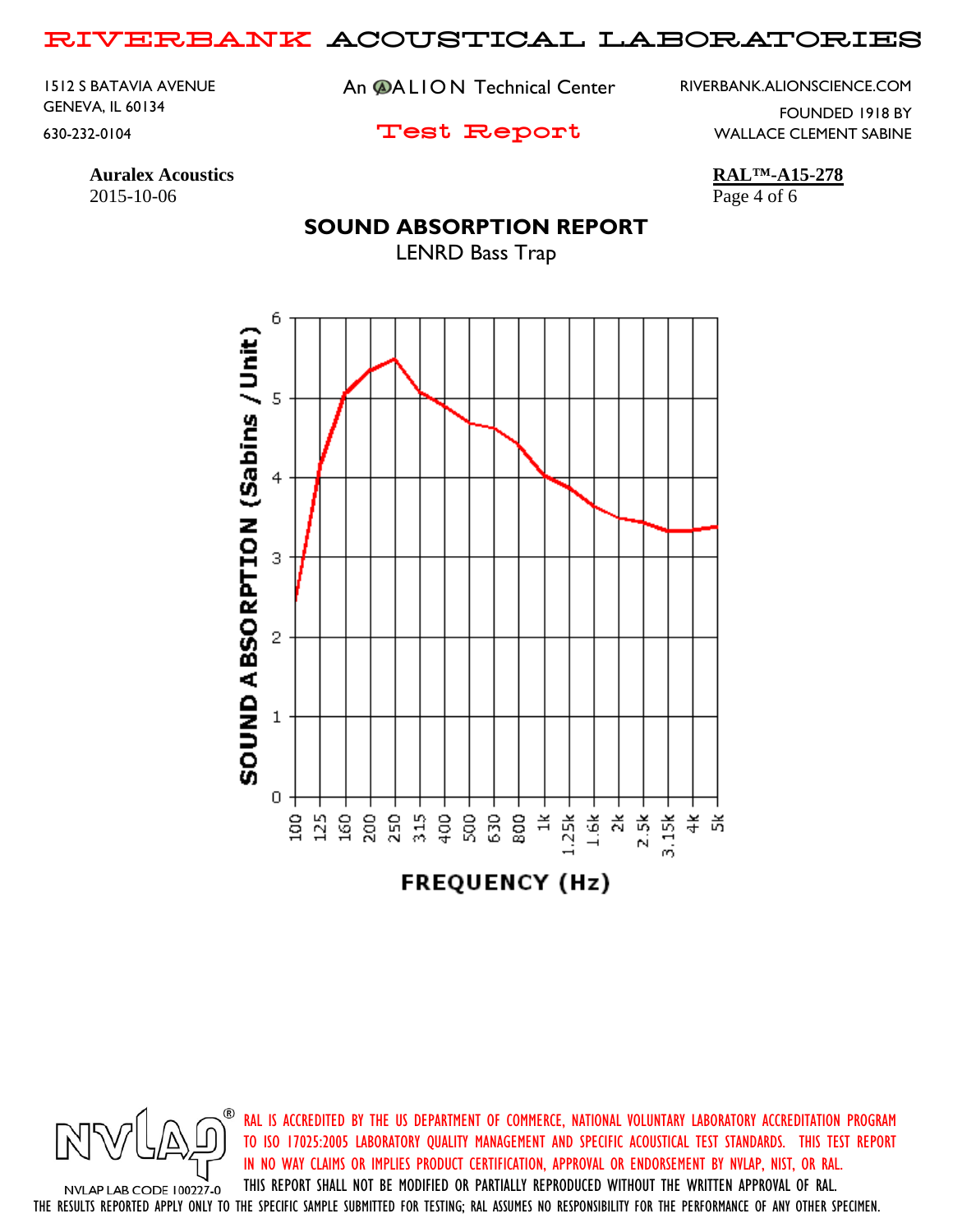1512 S BATAVIA AVENUE GENEVA, IL 60134 630-232-0104

An **@ALION** Technical Center

RIVERBANK.ALIONSCIENCE.COM

FOUNDED 1918 BY

Test Report

WALLACE CLEMENT SABINE

**Auralex Acoustics RAL™-A15-278** 2015-10-06 Page 5 of 6

#### **APPENDIX A: Extended Frequency Range Data**

Specimen: LENRD Bass Trap (See Full Report)

*The following non-accredited data were obtained in accordance with ASTM C423-09a, but extend beyond the defined frequency range of 100Hz to 5,000Hz. These unofficial results are representative of the RAL test environment only and intended for research & comparison purposes.* 

| 1/3 Octave Band         |                         |                        |
|-------------------------|-------------------------|------------------------|
| <b>Center Frequency</b> | <b>Total Absorption</b> | <b>Sabins per Unit</b> |
| (Hz)                    | (Sabins)                |                        |
| 31.5                    | 13.97                   | 0.39                   |
| 40                      | 12.48                   | 0.35                   |
| 50                      | 6.12                    | 0.17                   |
| 63                      | 54.13                   | 1.50                   |
| 80                      | 70.74                   | 1.96                   |
| 100                     | 88.68                   | 2.46                   |
| 125                     | 150.39                  | 4.18                   |
| 160                     | 182.16                  | 5.06                   |
| 200                     | 192.44                  | 5.35                   |
| 250                     | 197.40                  | 5.48                   |
| 315                     | 182.49                  | 5.07                   |
| 400                     | 176.10                  | 4.89                   |
| 500                     | 168.58                  | 4.68                   |
| 630                     | 166.30                  | 4.62                   |
| 800                     | 158.62                  | 4.41                   |
| 1000                    | 144.92                  | 4.03                   |
| 1250                    | 139.60                  | 3.88                   |
| 1600                    | 131.17                  | 3.64                   |
| 2000                    | 125.86                  | 3.50                   |
| 2500                    | 123.85                  | 3.44                   |
| 3150                    | 119.82                  | 3.33                   |
| 4000                    | 120.38                  | 3.34                   |
| 5000                    | 121.82                  | 3.38                   |
| 6300                    | 123.66                  | 3.43                   |
| 8000                    | 134.56                  | 3.74                   |
| 10000                   | 137.01                  | 3.81                   |
| 12500                   | 136.45                  | 3.79                   |



RAL IS ACCREDITED BY THE US DEPARTMENT OF COMMERCE, NATIONAL VOLUNTARY LABORATORY ACCREDITATION PROGRAM TO ISO 17025:2005 LABORATORY QUALITY MANAGEMENT AND SPECIFIC ACOUSTICAL TEST STANDARDS. THIS TEST REPORT IN NO WAY CLAIMS OR IMPLIES PRODUCT CERTIFICATION, APPROVAL OR ENDORSEMENT BY NVLAP, NIST, OR RAL. THIS REPORT SHALL NOT BE MODIFIED OR PARTIALLY REPRODUCED WITHOUT THE WRITTEN APPROVAL OF RAL.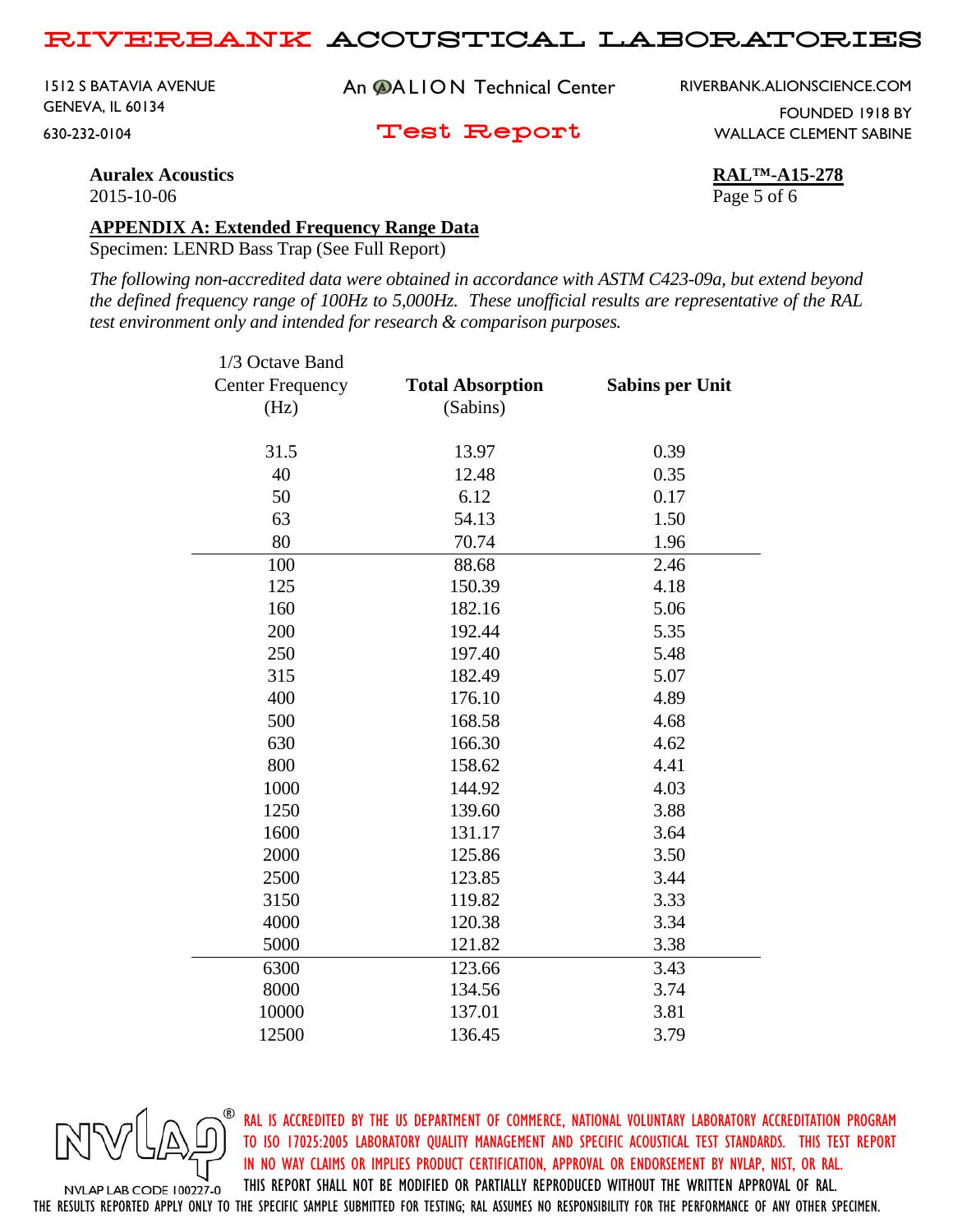1512 S BATAVIA AVENUE GENEVA, IL 60134 630-232-0104

An **@ALION** Technical Center

Test Report

RIVERBANK.ALIONSCIENCE.COM

FOUNDED 1918 BY WALLACE CLEMENT SABINE

**Auralex Acoustics RAL™-A15-278** 2015-10-06 Page 6 of 6

#### **APPENDIX B: Instruments of Traceability**

Specimen: LENRD Bass Trap (See Full Report)

|                              |                 | <b>Serial</b> | Date of              | <b>Calibration</b> |
|------------------------------|-----------------|---------------|----------------------|--------------------|
| <b>Description</b>           | Model           | <b>Number</b> | <b>Certification</b> | <u>Due</u>         |
| Bruel & Kjaer Pulse Analyzer | Type $3560-C$   | 2647140       | 2015-04-08           | 2016-04-08         |
| Bruel & Kjaer Mic And Preamp | Type 4943-B-001 | 2311427       | 2015-07-27           | 2016-07-27         |
| G.R.A.S Pistonphone          | $Type42AF-1$    | 80001         | 2015-08-14           | 2016-08-14         |
| EXTECH-Temp                  | <b>SD700</b>    | Q790841       | 2015-09-16           | 2016-09-16         |
|                              |                 |               |                      |                    |

END



RAL IS ACCREDITED BY THE US DEPARTMENT OF COMMERCE, NATIONAL VOLUNTARY LABORATORY ACCREDITATION PROGRAM TO ISO 17025:2005 LABORATORY QUALITY MANAGEMENT AND SPECIFIC ACOUSTICAL TEST STANDARDS. THIS TEST REPORT IN NO WAY CLAIMS OR IMPLIES PRODUCT CERTIFICATION, APPROVAL OR ENDORSEMENT BY NVLAP, NIST, OR RAL.

THIS REPORT SHALL NOT BE MODIFIED OR PARTIALLY REPRODUCED WITHOUT THE WRITTEN APPROVAL OF RAL. NVLAP LAB CODE 100227-0 THE RESULTS REPORTED APPLY ONLY TO THE SPECIFIC SAMPLE SUBMITTED FOR TESTING; RAL ASSUMES NO RESPONSIBILITY FOR THE PERFORMANCE OF ANY OTHER SPECIMEN.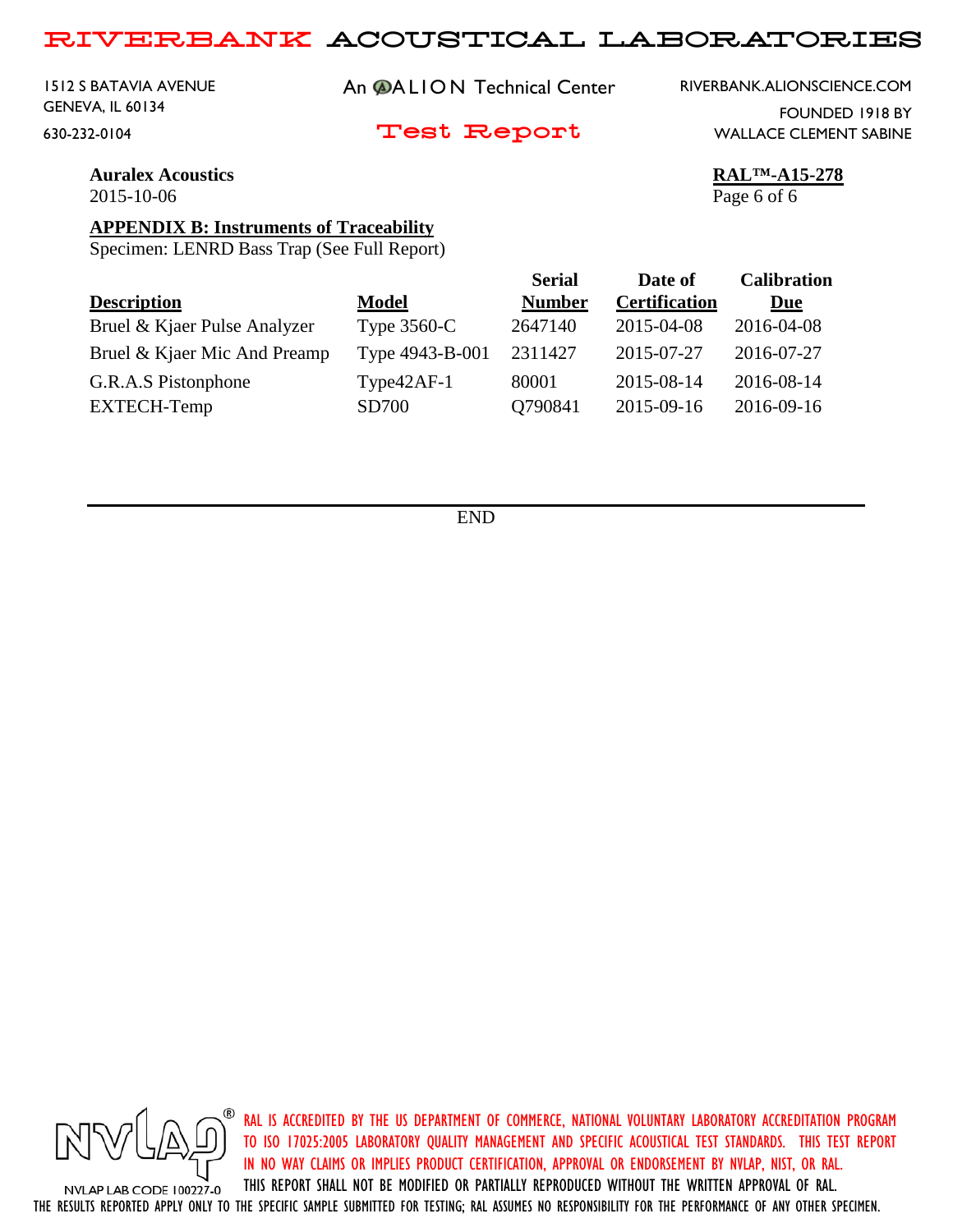# **Riverbank Acoustical** L A B O R A T O R I E S™

An  $\bigcirc$  A L I O N Technical Center

Riverbank Acoustical Laboratories 1512 S. Batavia Ave. Geneva, IL 60134-3302

Tel: 630-232-0104 Fax: 630-232-0138 Email: RAL@alionscience.com

FOR: **Auralex Acoustics** Report Referenced: **RAL<sup>TM</sup>-A15-278** Indianapolis, IN. Page 1 of 2

CONDUCTED: 2015-10-06

ON: LENRD Bass Trap (See Full Test Report for Details)

#### **Appendix A to ASTM C423 Sound Absorption Test**

Non-standard calculation of equivalent NRC Rating and Absorption Coefficients from spaced absorbers.

At this time ASTM C423 does not provide a standard method for determining absorption coefficients of spaced object absorbers. Tests of a set of sound absorbing objects spaced apart from each other will yield higher absorption rates than a specimen joined together as a single patch (A-Mount or E-Mount). For this reason it is unfair to provide NRC or absorption coefficient ratings for specimens that consist of a spaced set of absorbers. Despite this, the architectural industry has expressed great demand for a simple "single number" rating for these treatments. Likewise, acoustical consultants desire equivalent absorption coefficient data for use in acoustical modeling programs. The following is an attempt to appease these demands until ASTM develops a standard method for calculation. Several alternate non-standard calculation methods are provided. Riverbank Acoustical Laboratories prefers method 1.

#### **Method 1) Apparent Sound Absorption Coefficient calculated from total test surface area covered**.

The total sound absorption yielded by the specimen is divided by the total surface area of the reverberation room covered by the objects, including floor and wall surface. The angled bass traps covered 13.24  $m^2$  (142.56 ft<sup>2</sup>) of chamber surface area. Apparent Noise Reduction Coefficient (NRC) rating and Sound Absorption Average (SAA) figures are calculated from this data based on the methods described in ASTM C423-09a. In acoustical modeling applications, The apparent sound absorption coefficient data can be assigned to floor and wall surface segments for approximation of the bass trap absorption performance (assuming panel spacing is similar to that tested).

#### **Method 2) Apparent Sound Absorption Coefficient calculated from total floor surface area covered**.

The total sound absorption yielded by the specimen is divided by the total floor surface area covered by the objects base (0.18 m<sup>2</sup> (1.98 ft<sup>2</sup>) per unit x 36 units = 6.48 m<sup>2</sup> (71.25 ft<sup>2</sup>) of chamber's floor surface area). Apparent Noise Reduction Coefficient (NRC) rating and Sound Absorption Average (SAA) figures are calculated from this data based on the methods described in ASTM C423-09a. This method does not provide a fair comparison with materials mounted as a uniform patch (in A-mount or E-mount).

#### **Method 3) Apparent Sound Absorption Coefficient calculated from total exposed surface area of specimen**.

The total sound absorption yielded by the specimen is divided by the total surface area of all exposed specimen faces (0.35 m<sup>2</sup> (3.80 ft<sup>2</sup>) per unit x 36 units = 12.71 m<sup>2</sup> (136.80 ft<sup>2</sup>) total surface area). Apparent Noise Reduction Coefficient (NRC) rating and Sound Absorption Average (SAA) figures are calculated from this data based on the methods described in ASTM C423-09a. This method shows the actual absorption occurring at the exposed surfaces, but does not provide a fair comparison with materials mounted as a uniform patch (in A-mount or Emount).